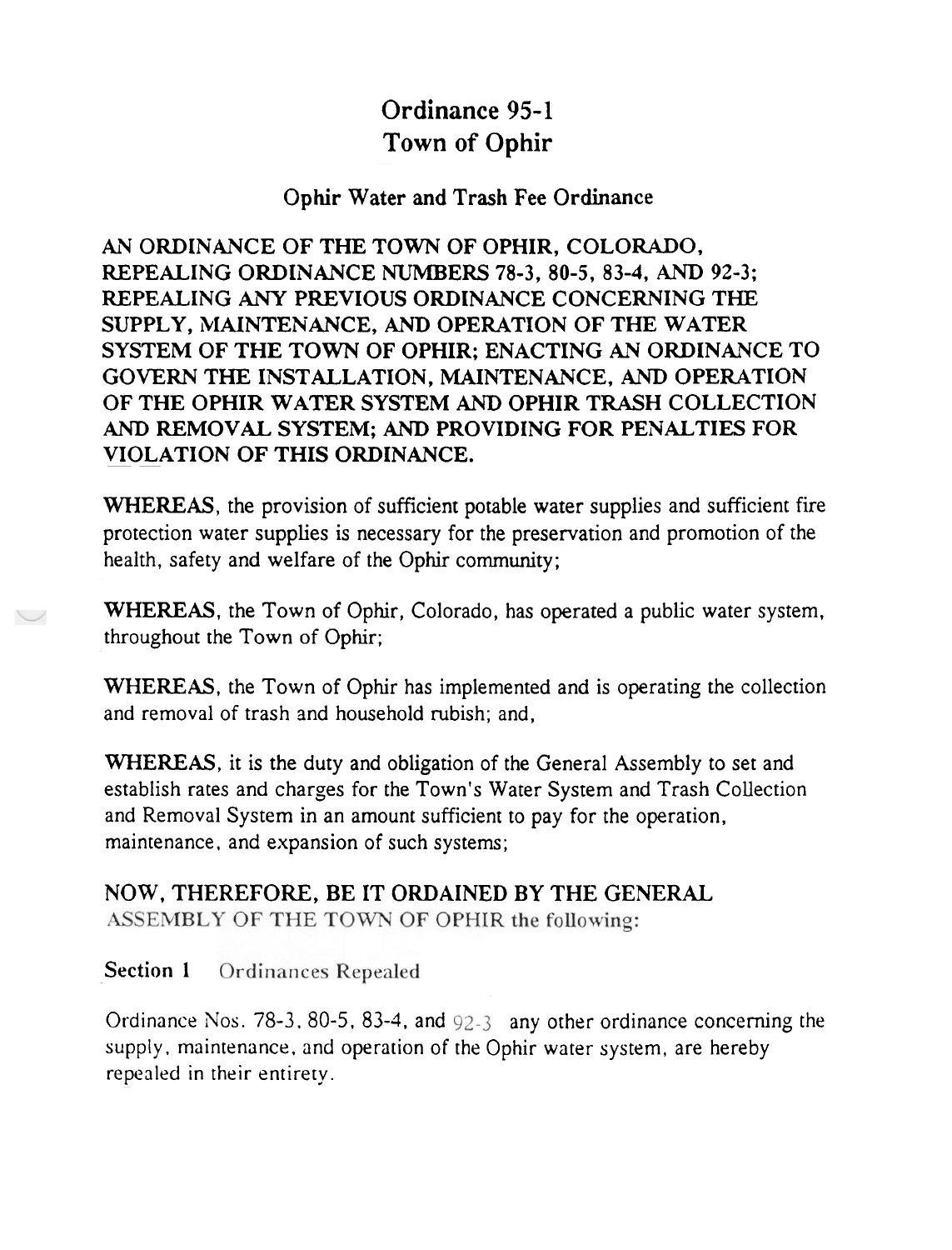### Section 2 Power of the General Assembly

A. The General Assembly of the Town of Ophir, Colorado, is vested with the power and authority to acquire, keep and perfect any and all water rights presently owned by the Town of Ophir. and to acquire, keep and protect other water rights deemed necessary to provide adequate service for the inhabitants of the Town of Ophir for the future increase in its municipal, domestic, irrigation and industrial needs. The General Assembly shall be vested with full and complete power and authority to maintain, add to, provided for, furnish, and deliver water and trash removal service to all users in and about the Town of Ophir as determined advisable by the General Assembly.

B. The General Assembly is hereby vested with full power and authority to establish and provide for fees, charges, and penalties determined reasonable for furnishing said water and trash service. and for the maintenance, upkeep and addition to the Town's water system and trash collection system, and to establish rules, regulations, and resolutions determined necessary to carry out and fulfill the General Assembly's power and authority hereunder.

C. The General Assembly is hereby vested with such incidental or collateral power, as deemed necessary, to assist them in carrying out said obligations, and shall have all other incidental powers as enumerated by the state law of Colorado.

# Section 3 Water and Trash Fee Rates

A. All water tap holders in the Town of Ophir shall pay to the Town Clerk the sums set forth in the following schedule:

1. Water Fee: Two Hundred and Forty U.S. Dollars per year minimum for each tap holder within the Town of Ophir. The \$240 per year minimum payment may be paid quarterly at the rate of sixty dollars (\$60) per quarter.

2. Trash Fee: One Hundred and Twenty-Nine and sixty-nine cents U.S. Dollars per year minimum for each water tap holder within the Town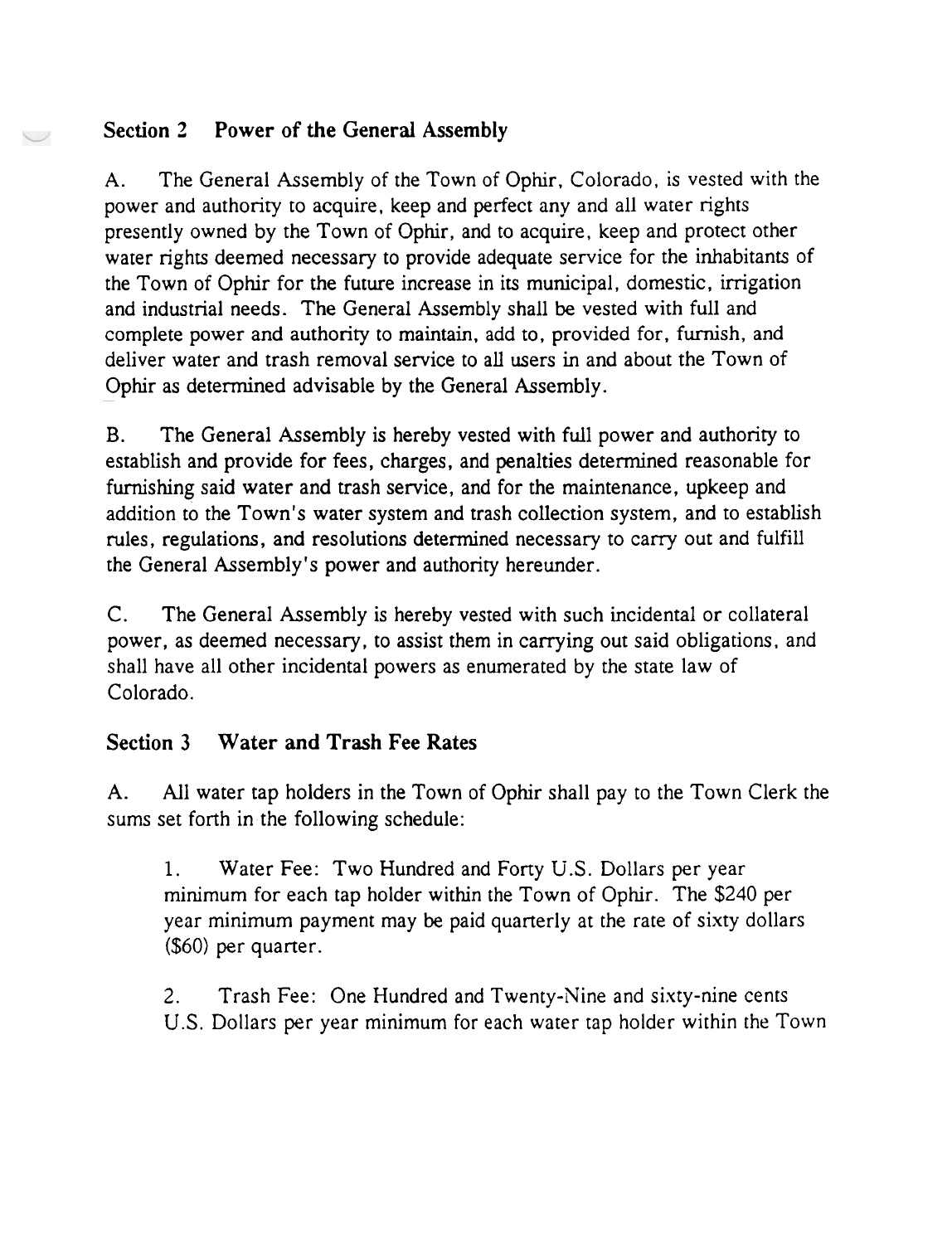of Ophir. The \$129.60 per year minimum payment may be paid quarterly at the rate of thirty-tWo dollars and forty cents (\$32.40) per quarter.

B. Water and Trash Fees shall begin the quarter that a water tapholder connects to the Ophir's water system. The minimum quarterly fees shall be assessed in full for the first quarter. on a calendar basis. that the water tapholder connects to the Ophir water system.

C. The General Assembly may adjust Water and Trash Fees by Resolution by a cummulative maximum amount of 10% for each calendar year. Such adjustments shall take effective during the subsequent quarter after passage of the Resolution. Greater adjustments shall be by Ordinance.

#### Section 4 Water Tap Fees

A. The Water Tap Fees for all new water taps shall be \$2750.00.

B. Water Tap Fees shall be paid in full before connection to the Ophir water system and shall be payable upon the issuance of a building permit. All costs associated with connection to the Ophir water system shall be borne by the water tap holder and such costs shall be in addition to the Water Tap Fees in paragraph A. of this Section. Water meters shall be installed as per Town specifications will all new water connections.

C. A water user or water consumer shall be the same as a water tapholder and shall include any individual. partnership, corporation, limited liability company, or other association or entity which owns a water tap connected to the Ophir water system, whether or not said person uses or consumes water from said system. The tapholder shall be responsible for the tap and tap fees regardless of whether tapholder rents premises to others, or whether or not the tap holder owns the premises.

D. The General Assembly may adjust water tap fees by Resolution by a cummulative maximum amount of 10% for each calendar year. Greater adjustments shall be by Ordinance.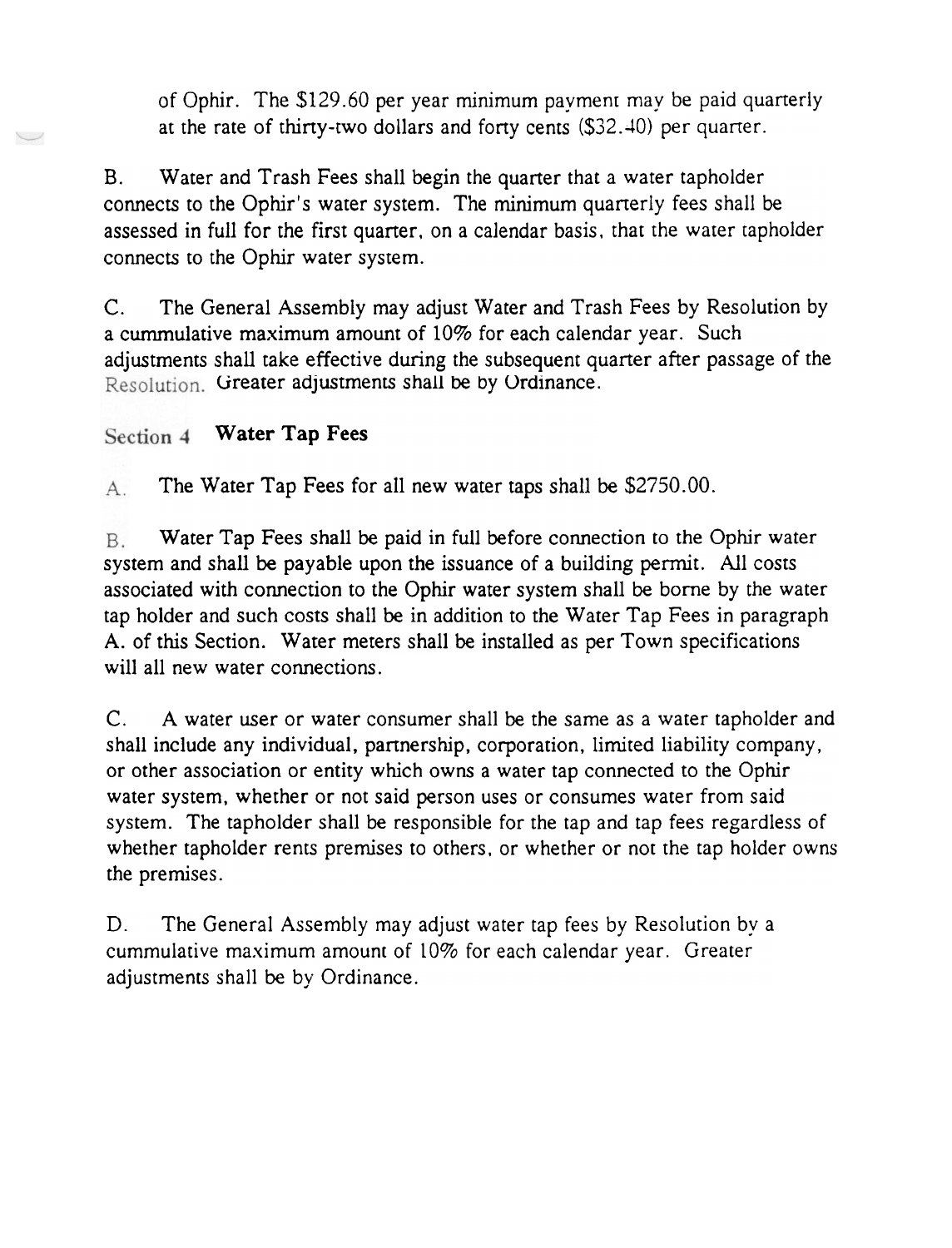### Section 5 Unpaid Water and Trash Fees a Lien, Billing Procedures

A. All water and trash assessments and fees. including the minimum quarterly charge. shall be a lien against the premises to which said water and trash service was delivered from the date the same becomes delinquent until paid, whether or not tapholder is identical with the owner, and the owner of every building, premises, lot or house shall be liable for all water and trash service delivered to or taken and used upon that premises. Said lien shall be in addition to any other statutory or equitable lien to which the Town may be entitled. A lien attaching to said premises may be enforced by the Town of Ophir in an action at law or in equity and the Town may foreclose such premises and sell the same to satisfy said lien. Tenants in possession shall not relieve the owner or tap holder from any obligation to pay water assessments, and the same shall be the sole responsibility of the owner or tapholder. The Town shall not be required to look to any person or entity other than the Water Tapholder for the payment of these charges. In the event that legal action must be brought for the enforcement of this Ordinance, the foreclosure of any lien or action, the Town shall be entitled to reasonable attorneys fees and costs of collection and litigation.

B. Bills are payable at the office of the Town Clerk. Unpaid bills, or any unpaid portion of any bill or any amount due pursuant to this ordinance, are delinquent 60 days after bills are sent by the Town Clerk. A delinquency charge of 2% per calendar month on the entire amount due. compounded monthly. will be charged on all delinquent accounts.

#### Section 6 Ownership of the Water System

'-"

A. The Town shall own each and every part of the water supply and distribution system at all times and shall further own all service lines from the Town's water main to the property lines and/or curbstop. Individual water tapholders shall be responsible for the maintenance of their pipe from the curbstop and/or property line, whichever is closer to the serviced structure, and shall be solely liable for any damage caused by the failure to maintain the same. Individual users shall install their own water line from the meter to their premises at their sole expense.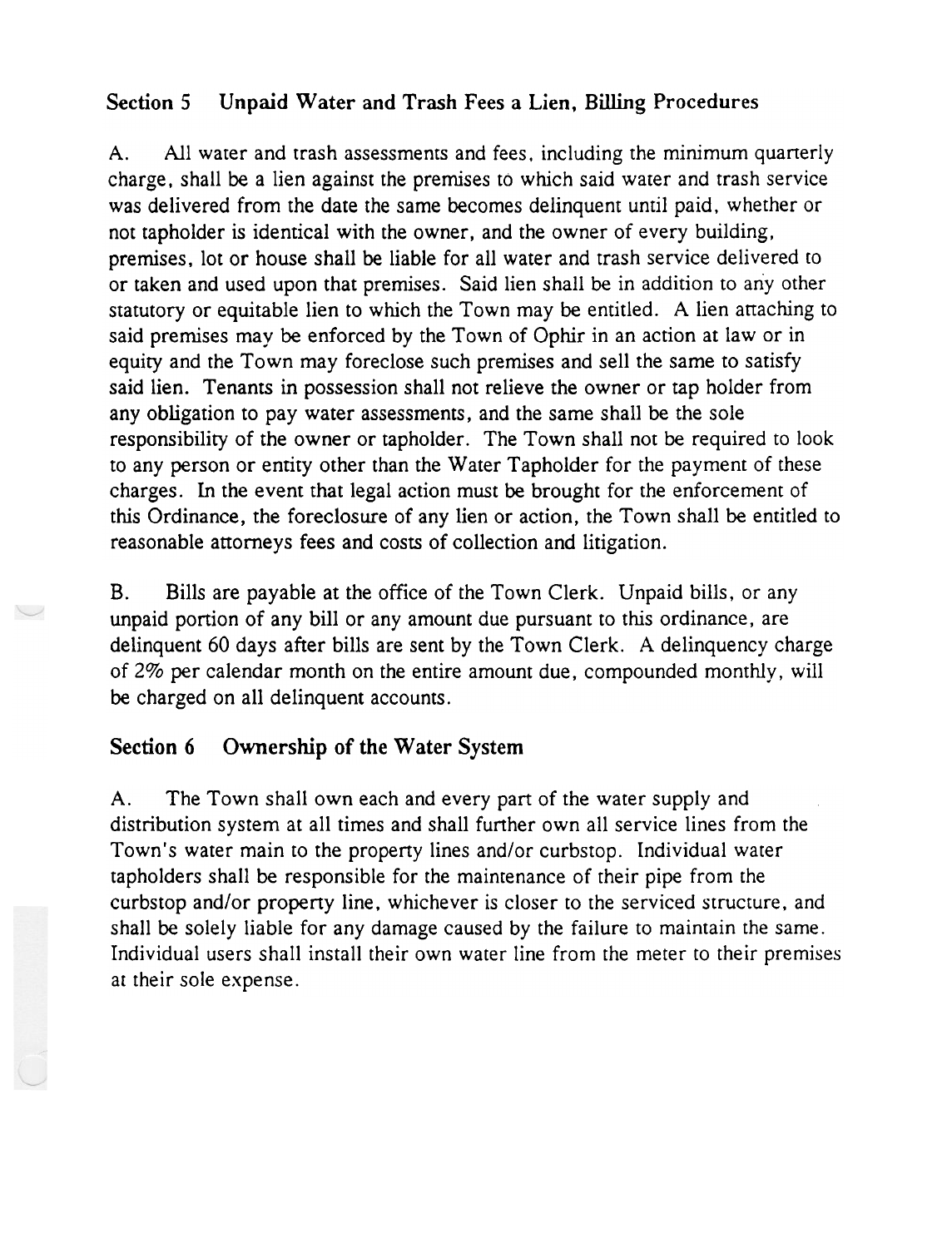# Section 7 Depth of All Water Lines

A. The top of any and all water lines of all kinds shall be installed at a minimum depth of six feet below the surface of shall be spaced a minimum 10 feet from any sewer line. The lines of all users shall at least the same minimum depth and manner except for outlet facilities.

# Section 8 Unlawful Acts

A. It shall be unlawful to service more than one dwelling, premises or building with one water tap unless permitted by the General Assembly.

B. It shall be unlawful for any person to tamper with, climb upon or commit any form of trespass upon any structure or facility of the Town water works, including the chlorinating structure and water tanks, or commit any act that could disrupt or contaminate the municipal water supply.

C. It shall be unlawful for any person to drive motor vehicles upon any section of water line right-of-way from the intake to the supply tank. when the same is posted against such use.

D. It shall be unlawful for any person to place, dump. throw, discharge or deposit any material which will in any manner pollute or contaminate the water supply of the Town of Ophir, or to allow any polluting or contaminating substance to remain in such a position that such substance may be carried by natural causes into the Town of Ophir's water supply, or fail to comply with any regulations placed in effect by the United States Forest Service for the protection of the municipal watershed.

E. E. It shall be unlawful for any person, partnership, corporation or other entity to sell, offer for sale, grant option to sell or to lease, rent, encumber or in any manner, dispose of or transfer a water tap separate and apart from the real estate and appurtenant buildings which the water tap services without the permission and approval of the General Assembly.

F. It shall be unlawful for any person, partnership, corporation or other entity to place or dispose of any construction rubish. or other trash not produced by residential activity, in the Town dumpsters. except as may be permitted by the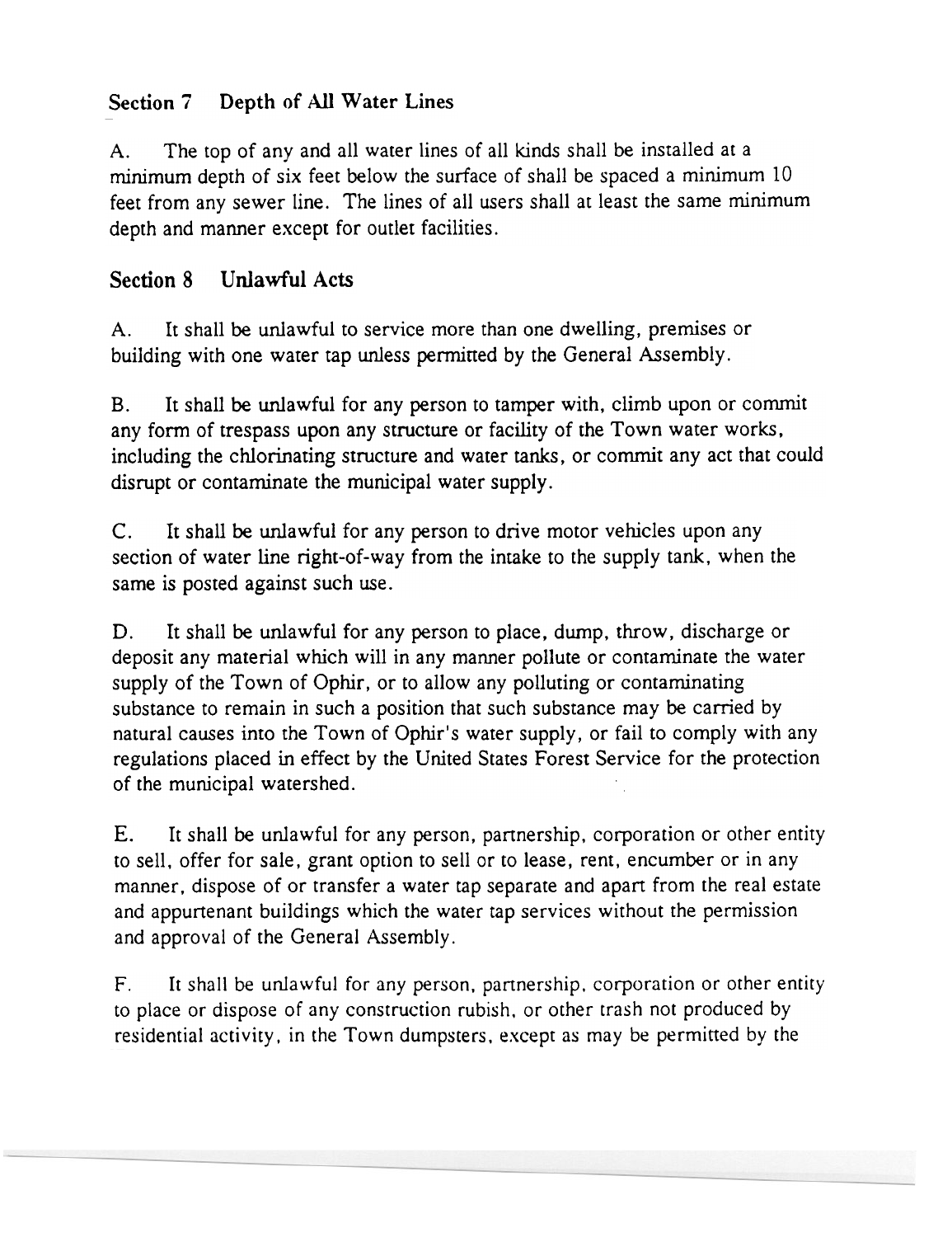General Assembly during special trash collection, removal, and/or disposal events.

G. It shall be unlawful for any person, partnership, corporation. limited liability company, or entity to violate any provision of this Ordinance.

# Section 9 Penalties

A. The violation of any provision of this Ordinance, except non-payment of waterand trash fees according to Section 3, is declared to be a misdemeanor and shall be punished by a fine not to exceed \$1.000 per day for each occurrence, or imprisonment for a term not exceeding ninety days, or by both such fine and imprisonment in the discretion of the Court. Unless otherwise indicated, each day or portion thereof in violation of this Ordinance shall constitute a separate offense.

B. The Town may, in its discretion, also proceed against any violation or violations of this Ordinance by any person, partnership, corporation, limited liability company, or entity, in a civil action for abatement, injunction. damages, specific performance or by a lien, foreclosure, or through other equitable remedies. and these remedies shall be in addition to the criminal penalties provided in this section.

# Section 10 Severability

If any provision of this ordinance or portion thereof is held by a court of competent jurisdiction to be invalid or unconstitutional, such invalidity or unconstitutionality shall not affect any other provision which can be given effect without the invalid portion.

# Section 11 Immediate Preservation of Public Health and Safety

Ensuring the financial ability of the Town of Ophir to provide sufficient potable water supplies, sufficient fire protection water supplies, and adequate trash collection and removal is immediately necessary for the preservation and promotion of the health, safety and welfare of the Ophir community.